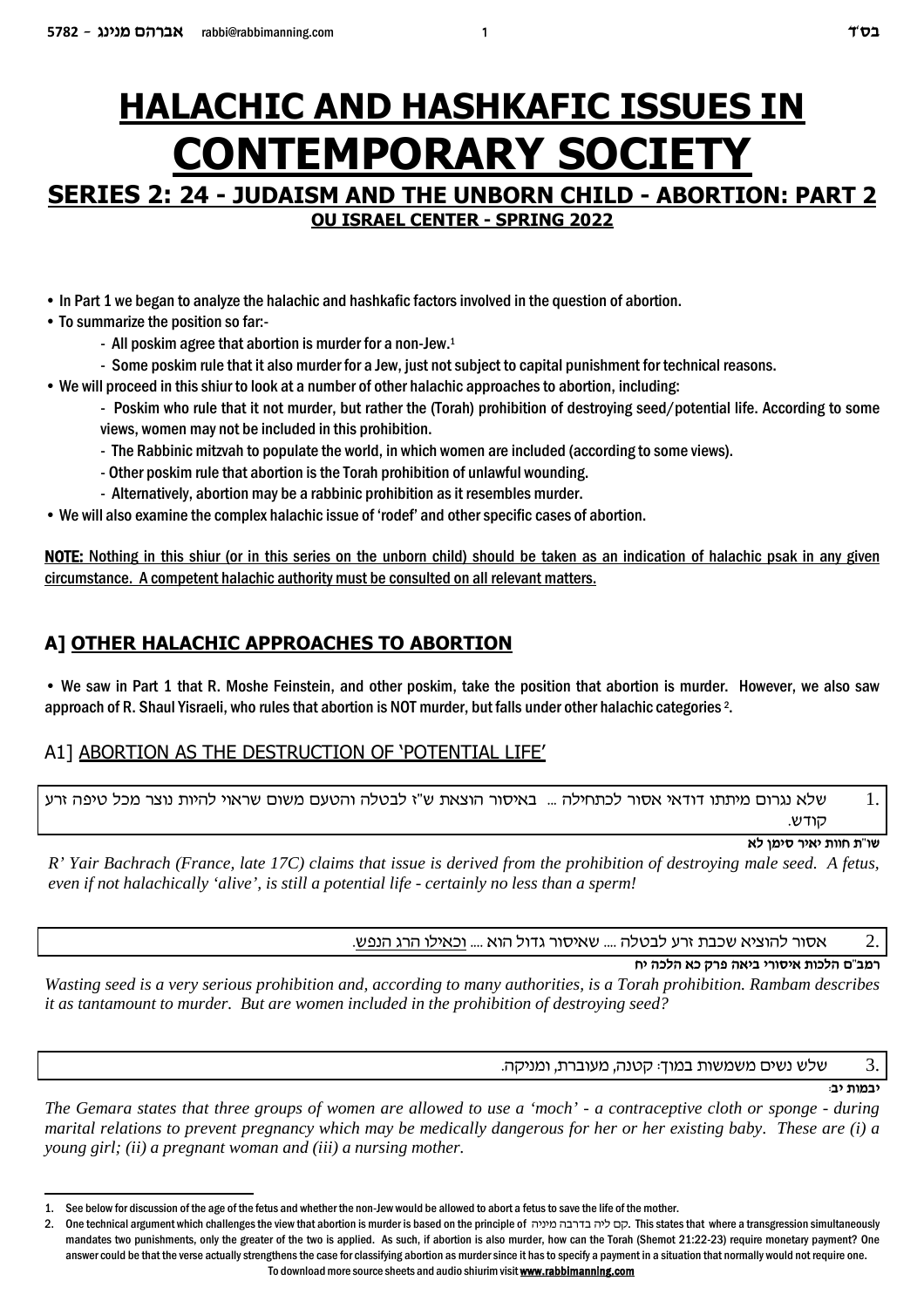שלש נשים משמשות במוך - פי' הקונטרס מותר לשמש במוך אבל שאר נשים אסור משום השחתת זרע אט"ג דלא מיפקדה אפריה  $\overline{4}$ ורביה … ור"ת אומר …. אם נותנת מוך אחר תשמיש אין נראה לאסור … והאשה שנותנת אח"כ מוך לא הוזהרה אהשחתת זרע כיון דלא מיפקדה אפריה ורביה.

#### תוספות שם

ושעיהו מה:יח

As to whether other women are generally allowed to use contraception, there is a difference of opinion. Rashi's view is that they are included in the prohibition of destroying seed and may not use a moch even after relations to avoid pregnancy. However, Rabbeinu Tam rules that women are not included in the prohibition of destroying seed and may use a moch after relations, but not before, as this changes the nature of the sexual relations and could involve the husband in the prohibition of wasting seed.

כִּי כֹה אָמַר ה' בּוֹרֵא הַשֶּׁמַיִּם הוּא הַאֱלֹקִים יֹצֶר הַאָרֶץ וְעֹשֶׂה הוּא כוֹוְנַהּ לֹא תֹהוּ בְרָאָהּ לַשֶׁבֶת יִצְרָהּ אֲוִי ה' וְאִין עוֹד. 5.

In addition to the Torah mitzvah of pru u'revu (to have children) Chazal identified a Rabbinic mitzvah of 'lashevet' - that the world was created to be inhabited by people and to ensure that this goal is promoted wherever possible. According to many poskim, women are included in this obligation.

> אף כי י"ל דאשה נמי נהי דלא מפקדא אפריה ורביה מ"מ שייך בה קצת מצוה *לָשֶׁבֶת יְצָרָהּ*. 6.

> > שו"ת חוות יאיר סימן לא

The Chavot Yair considered that women are included somewhat in this obligation, which would be result in a (weaker) prohibition on a woman performing an abortion. Other poskim disagree with this. On the basis of the above analysis, the Tzitz Eliezer says that in circumstances where an abortion may be carried out, it should wherever possible be carried out by a **Jewish** and female doctor.

• The question of Bal Tashchit will also be balanced by utilitarian counter-pressure in a way that murder is not! What is considered 'unjustified' waste, or waste 'for no legitimate reason'? Where there is a strong justification for the 'waste', it may not be prohibited.

#### A2] ABORTION AS UNLAWFUL WOUNDING?

אַרְבַּעִים יַכֵּנוּ לֹא יֹסִיף פֵּן יֹסִיף לְהַכֹּתוּ עַל אֱלֶה מַכָּה רַבַּה וְנִקְלַה אַחִיךָ לְעֵינֵיךָ. 7

'ברים כה:ג

אסור לאדם לחבול בין בעצמו בין בחבירו, ולא החובל בלבד אלא כל המכה אדם כשר מישראל בין קטן בין גדול בין איש 8. בין אשה דרך נציון הרי זה עובר בלא תעשה. שנ' ודברים כ"ה ג׳) *לא יוסיף להכותו*, אם הזהירה תורה שלא להוסיף בהכאת החוטא קל וחומר למכה את הצדיק

רמב"ם הלכות חובל ומזיק פרק ה הלכה א

The Torah prohibits wounding another person or oneself. Some authorities<sup>3</sup> prohibit abortion on the grounds that it constitutes an unlawful assault, either on the fetus or on the mother.

### A31 IS A FETUS 'PART OF THE MOTHER' - RABBINIC PROHIBITIONS?

9. **מתני**'. האשה שיצאה ליהרג - אין ממתינין לה עד שתלד. האשה שישבה על המשבר - ממתינין לה עד שתלד. **גמ**'. פשיטא! גופה היא! איצטריך - ס"ד אמינא הואיל וכתיב ושמות כא) *כֵּאֲשֶׁר יַשֶׁית עֲלֵיו*´ *בֵּעָל הֵאֲשֶׂה.* ממונא דבעל הוא ולא ליפסדיה מיניה, קמ"ל. ... ישבה על המשבר וכו'. מ"טי כיון דעקר, גופא אחרינא הוא.

ערכיו ז.

If a woman who has been sentenced to death is then found to be pregnant, we do not delay the execution until the child has been born. This is in order not to cause further anguish to the condemned woman by making her wait for execution. If however she is already 'sitting on the birthing stool' i.e. has started the birth process, we are not allowed to harm the child. The Gemara explains that the baby in utero is defined as part of the woman's body and not a separate entity. However, once the baby moves to begin birthing process, it 'detaches' itself from the mother and now becomes a separate entity. What is the relevance of classifying the fetus as simply a part of the mother's body?

 $\mathbf{a}$ Such as the Maharit.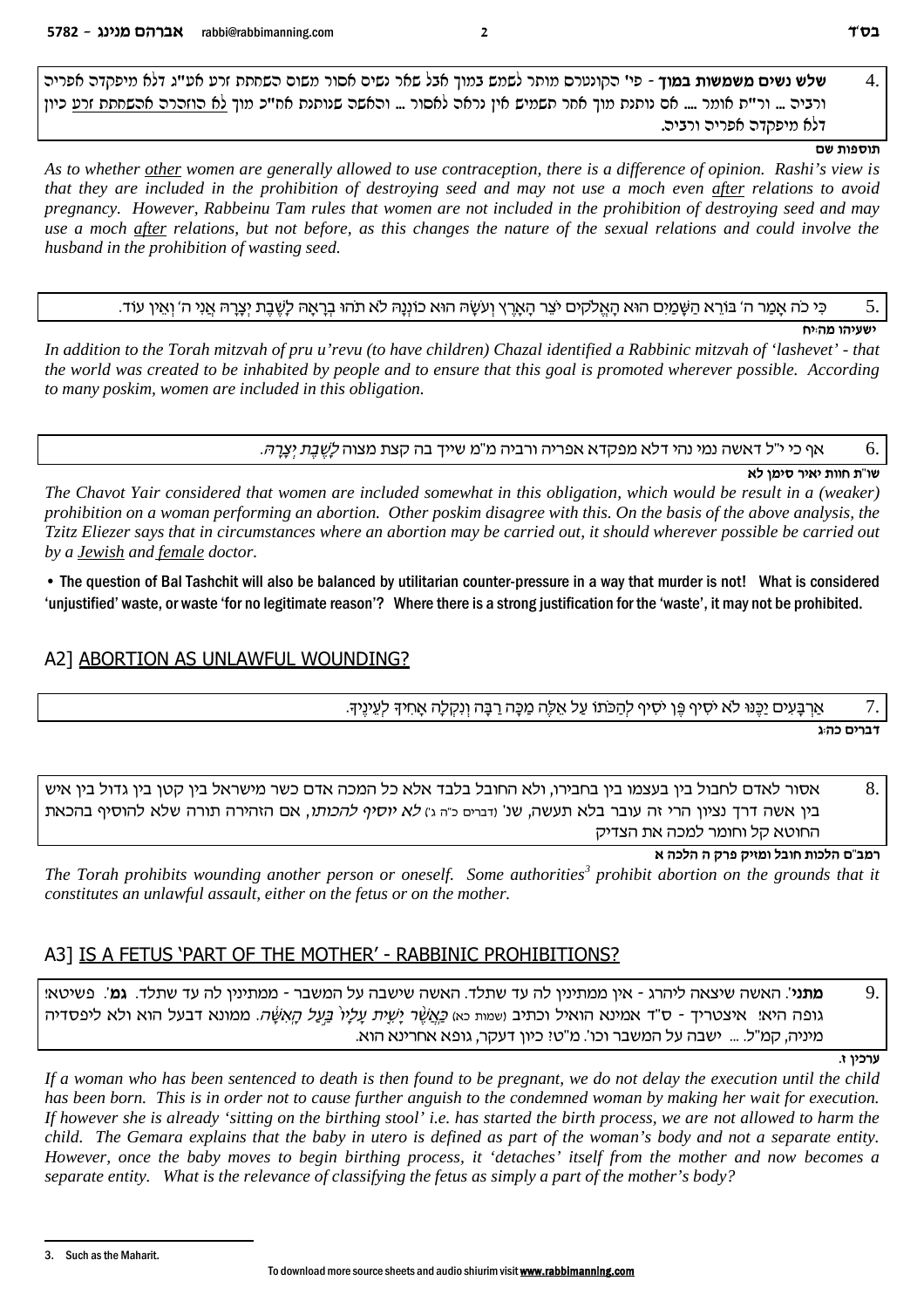#### ולולד – כיון שלא ילא לאויר העולם לא חיישינן. 10.

#### הר"ו על הרי"ף מסכת חוליו יט.

In case of the death penalty for the mother, the Ran explains that, since the fetus has not emerged, we do not take it into account at all. Some authorities<sup>4</sup> understand that the Ran considers abortion to be rabbinic prohibition. Others<sup>5</sup> understand that the Ran may consider it a Torah prohibition.

| שאלת … בנשים שמתות מחמת לידה והולד מפרפר בבטנה והנשים מכות על בטנה במכבדת לקרב את מיתתו אם יש בזה            | 11. |
|--------------------------------------------------------------------------------------------------------------|-----|
| משום נטילת נשמה  .                                                                                           |     |
| <b>תשובה</b> ודאי ראוי לגעור בנשים העושות ככה משום דמחזי כעין רציחה  אבל אין בדבר לא משום רציחה  לענין רציחה |     |
| פשיטא דאין נהרג עליו כיון שלא יצא לאויר העולם. והא דמחללין עליו את השבת משום דספק הוא ומספקא דנפשות          |     |
| מחללין עליו את השבת אבל מספיקא לא קטלינן כיון שעדיין לא יצא לאויר העולם ולא היה לו חזקת חיות ההורגו לא       |     |
| פגע בספק נפשות. ואע"ג שהוא מתנועע לאו חיות הוא מידי דהוה אזנב הלטאה  ומ"מ מונעין אותו שלא יקרבו את מיתתו     |     |
| בידים.                                                                                                       |     |

#### שו"ת רדב"ז חלק ב סימן תרצה

The Radvaz (16C) is quite clear that abortion, whilst clearly prohibited, is certainly NOT murder<sup>6</sup>.

• In Part 1 we saw the halachic principle of 'leica midi' - that anything prohibited to a non-Jew MUST be prohibited to a Jew too? In fact this is not so straightforwards and it may be that the majority view in the Gemara does not actually accept this.<sup>7</sup> In fact many Acharonim understand that the Rambam does not accept the principle. He rules that an animal which has been properly slaughtered but is still twitching is NOT kosher for a non-Jew (as Ever Min Hachai) but IS kosher for a Jew since it has been shechted<sup>8</sup>.

• The question of whether abortion is murder or a lesser prohibition is extremely important when deciding what level of extenuating circumstance will permit an abortion e.g. danger to life; illness; rape; psychological damage; social pressures; financial constraints etc.

• For example, in WWI, a halachic question was brought in the case of a German officer who raped a Jewish girl, who became pregnant. He took her to a doctor and demanded that the doctor abort the baby. When the doctor refused, he took out a gun and threatened to kill the doctor if he did not proceed with the abortion. Does the doctor have to give up his life rather than perform the abortion?

• Clearly, for those poskim who rule that abortion is murder, there will be almost no circumstances that permit it, other than danger to the life of the mother. For those poskim who rule that the prohibition is lesser, more extenuating circumstances will permit abortion.

### **B1 ABORTION IN THE FIRST 40 DAYS**

**מתני**'. המפלת ליום מ' - אינה חוששת לולד, ליום מ"א - תשב לזכר ולנקבה ולנדה. 12

The Mishna rules that a miscarriage before day 40 from conception does not cause tumat yoledet, which would normally apply to a mother on the birth (or later miscarriage) of a child.

> 13. אמר רב חסדא: ... עד ארבעים מיא בעלמא היא

> > יבמות סט:

 $5.541$ 

Chazal explain<sup>9</sup> that, until 40 days gestation, the embryo is considered halachically as mere 'bodily fluids' of the mother. This is ruled in halacha $^{10}$ .

• Does this distinction impact on the prohibition of abortion? The answer will depend on the reasons given above. If abortion is murder, there is no concept of 'murdering' bodily fluid. However, if the prohibition is destroying potential life, there should be no distinction. If the prohibition is wounding, again, there is no concept of wounding fluid, but there may be an prohibition to wound the mother.

<sup>4.</sup> R. Chaim Ozer Grodzinsky (Achiezer 3:65) and R' Benzion Uziel (Mishpetei Uziel 3:46).

<sup>5.</sup> R. Moshe Feinstein (Igrot Moshe CM 2:69).

<sup>6.</sup> It sounds from the wording משום <u>דמח</u> וצלחה that it may be a rabbinic prohibition since it appears like murder.

<sup>7.</sup> See Sanhedrin 59a. The Noda BeYehuda also questions the application of this principle here, since the Jew IS obligated, just to a different degree.

<sup>8.</sup> Note that some authorities also question whether eggs are permitted for non-Jews since they may be ever min hachal!

<sup>9.</sup> The context of this discussion is a bat Cohen who has become pregnant (through rape or seduction) from a non-Cohen. She is not allowed to eat teruma once it is established that she is pregnant with a non-Cohen fetus. This does NOT however apply until 40 days gestation.

<sup>10.</sup> Shach Choshen Mishpat 210:2. A pregnancy which ends before 40 days gestation does not cause tumat yoledet or tumat met and will not constitute a 'birth' for Pidyon Haben.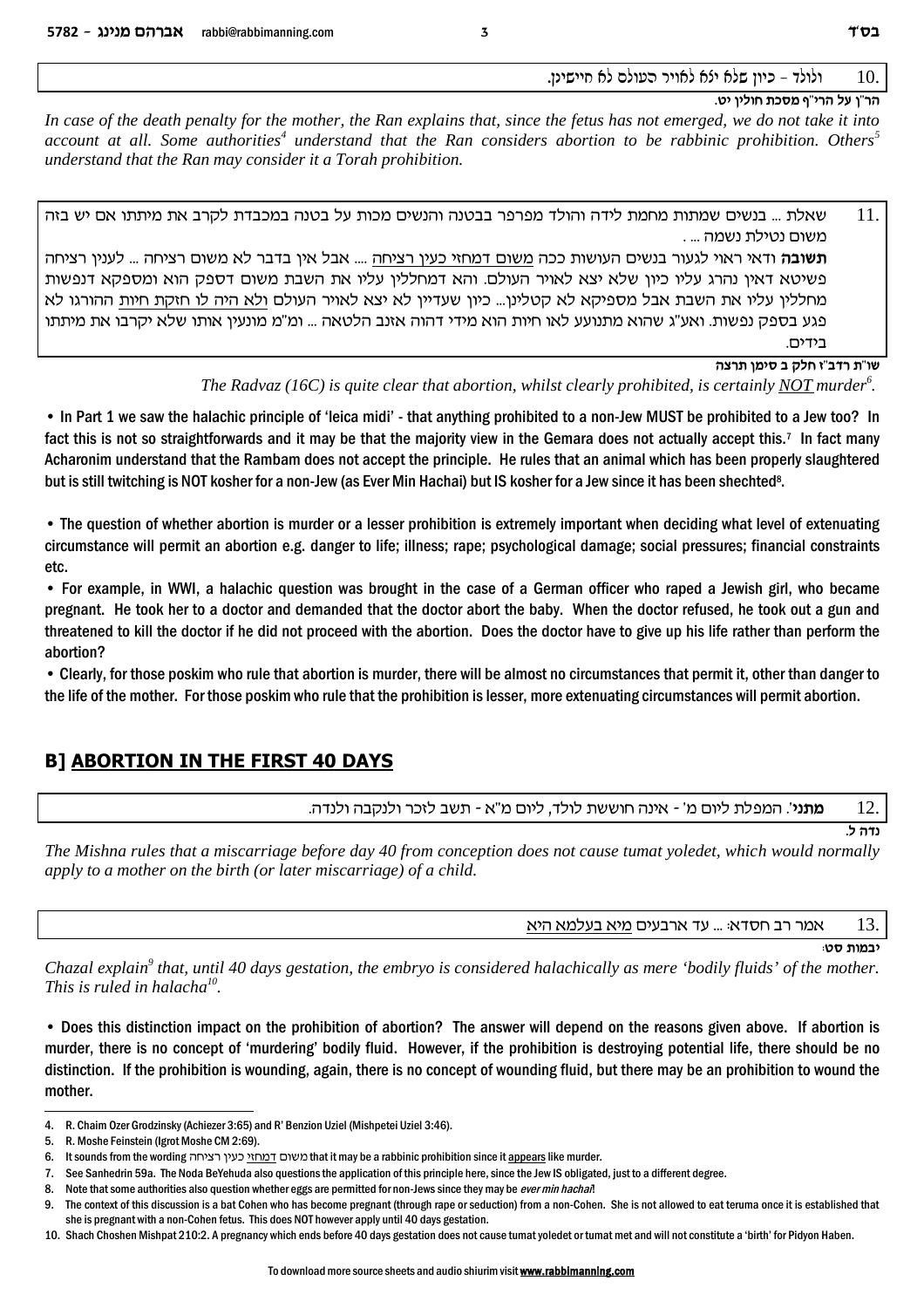ומש"כ כת"ר דלפני מ' יום לקליטתו דהוי כמיא בעלמא לא איקרי נפש .... ונראה דב"נ אינו נהרג על זה וגם בישראל אפשר 14. דאיו איסור מו התורה.

R. Chaim Ozer Grodzinski rules that a non-Jew is not liable to capital punishment for terminating a pre-40 day embryo. For a Jew, it would not be a Torah prohibition. This clearly implies that it WOULD be a Rabbinic prohibition.

### C] ABORTION IN THE FIRST FEW DAYS AND THE 'MORNING AFTER' PILL

• Is there an argument that before implantation the status of the embryo is even lower?

• A pre-implantation embryo will certainly be treated no more strictly than any other pre-40 day fetus, for which termination would be a rabbinic prohibition according to most poskim.

• Additionally, the morning-after pill is generally taken where pregnancy is uncertain. As such, there may be other grounds for leniency in situations of need.<sup>11</sup>

• R. Shlomo Zalman Auerbach permitted the morning-after pill (or emergency IUD) in the event of rape.<sup>12</sup>

• ly'H we will address in coming shiurim the status of unimplanted embryos which have been genetically tested and found to have abnormalities.

## **D1 BREAKING SHABBAT TO SAVE A FETUS**

האשה שישבה על המשבר ומתה בשבת, מביאין סכין ומקרעים את כריסה ומוציאין את הוולד. 15.

ערכיו ז.

If a woman dies in childbirth on Shabbat, we must break Shabbat to try and save the fetus.

.... ואפילו ברגלת עובר פחות מבן ארבעים יום שאין בו חיות כלל מחללין לדעת בעל הלכות (הרמב"ן שם). 16.

קרבן נתנאל יומא פרק ח:י

The position of the Behag and the Ramban is that this applies EVEN to a pre-40 day fetus

As such, we see that it is permitted to break Shabbat to preserve the life of a fetus, according to some authorities even for a fetus within 40 days of gestation. R. Moshe Feinstein argues that if Shabbat may be broken to save a pre-40 day fetus on the basis of its future life, is it illogical to suggest that it may be terminated at will? R. Waldenberg argues that it seems clear from the Behag that the halachic status of the fetus is an entirely separate issue from whether Shabbat can be violated to save it.

If the fetus is indeed not yet considered 'alive', what is the justification for breaking Shabbat to save it? Although it cannot fall into the category of 'y'chai bahem' which allows life to override most mitzvot, the permission to break Shabbat can still be based on the status of a fetus as a 'life in potential' and, as Chazal say (Shabbat 151b) 'better to break one Shabbat in order to keep many Shabbatot'.<sup>13</sup> On that basis, the distinction between pre- and post 40 days becomes less clear.

Most poskim rule that abortion **before** 40 days is a Rabbinic prohibition, although do not permit it without some good reason. However, the magnitude of reason to permit a termination before 40 days will be lower than that required to abort a fetus after 40 days.

## E] ABORTION TO SAVE THE MOTHER'S LIFE

17. האשה שהיא מקשה לילד מחתכין את הולד במעיה ומוציאין אותו אברים אברים מפני שחייה קודמין לחייו. יצא רובו - אין נוגעין בו שאין דוחין נפש מפני נפש.

משנה מסכת אהלות פרק ז משנה ו

The principal source dealing with abortion for medical reasons is a Mishna in Ohalot. This states that a fetus must be killed in order to save the life of the mother. However, once the majority of the new-born has emerged from the mother at birth, it may no longer be killed to save the mother since 'one life cannot be taken to save another'. This deals with a breach birth. In a normal delivery, once the majority of the head has emerged, the baby may not be harmed.

שו"ת אחיעזר חלק ג סימן סה

<sup>11.</sup> See also https://www.yoatzot.org/family-planning/579/

<sup>12.</sup> See Nishmat Avraham. Choshen Mishpat 425:1:20.

<sup>13.</sup> See Ramban Nidda 54b.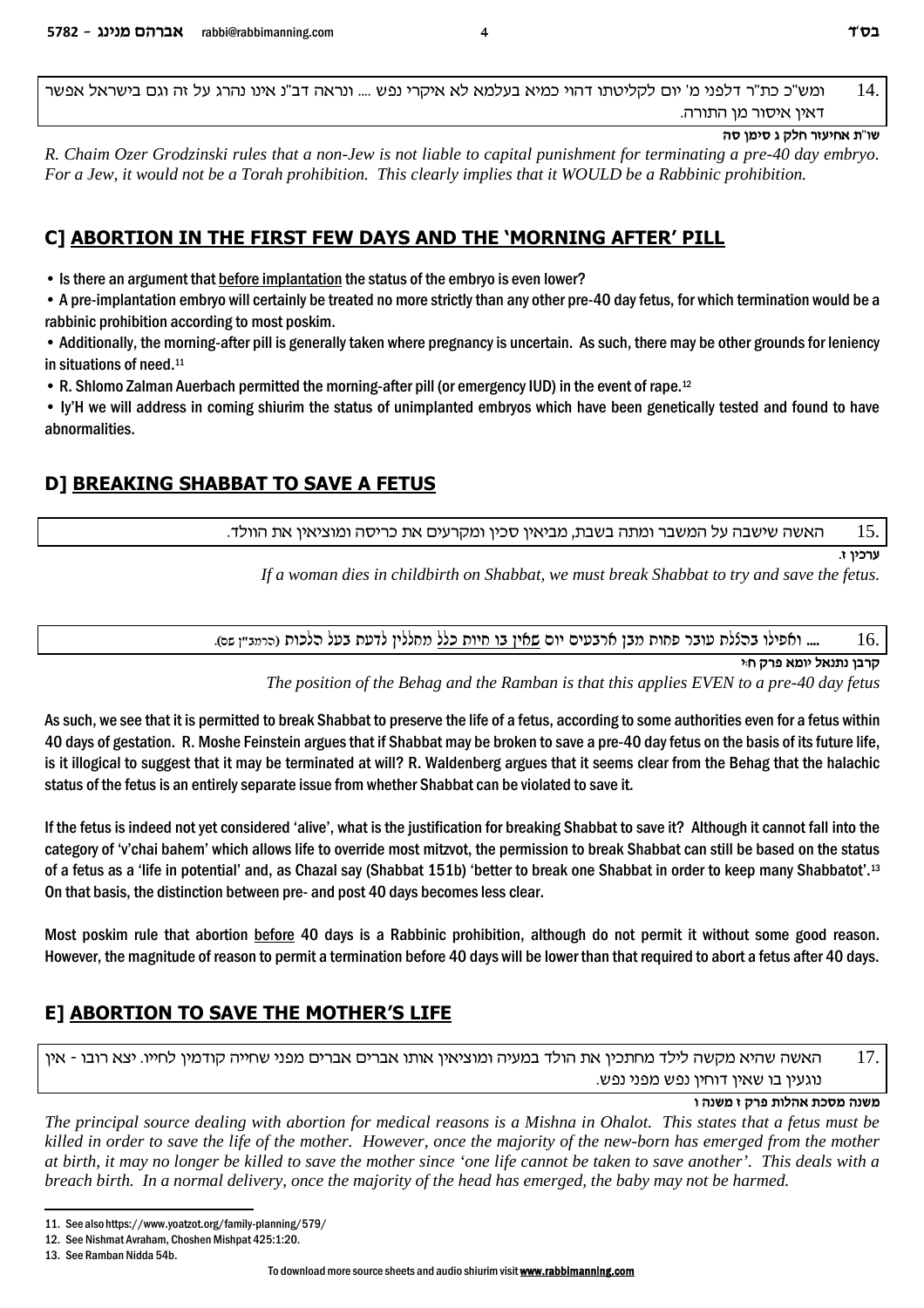בל זמן שלא ילא לאויר העולם לאו נפש הוא וניתן להורגו ולהליל את אמו, אבל ילא ראשו – אין נוגעים בו להורגו, דהוה ליה ...  $\,$ כילוד ואיז דוחיז נפש מפני נפש

#### **רש"י סנהדריו עב: ד'ה יצא**

*As we saw in Part 1, Rashi understands that the permission to kill a fetus in these circumstances, where the life of the mother is threatened, is based on the fact that, before birth, the fetus is not defined as a 'nefesh' - a living being - and so can be killed to save a living person. Once the baby has emerged, however, it IS considered to be a living being and thus cannot be killed to save another person.*

#### $\epsilon$ פא ראשו אין נוגעין בו, לפי שאין דוחין נפש מפני נפש. ואמאיז רודף הואז - שאני התם, דמשמיא קא רדפי לה  $\epsilon$

**:סנהדריו עב** 

*The Gemara asks why one is not allowed to kill a child even AFTER it has emerged, since the child threatens the life of the mother. This permission would be on the basis of the halachic principle of 'rodef' - a pursuer - since one is obligated to kill a pursuer who is threatening the life of another person. Why not then kill the partially-born baby? The Gemara answers that this is not a true case of rodef. Since the baby presents a natural cause of danger, it is as if the mother were being pursued 'by heaven' and we may not intervene by killing the baby.* 

• Note that the 'lower-grade' status of rodef is not because the fetus is innocent (as is argued by Catholicism) but because it is natural. An innocent rodef could still be a rodef - eg if A is about to shoot B, mistakenly thinking he is an animal, one is justified in killing A if there is no other way to stop him.

הרי זו מצות לא תעשה שלא לחוס על נפש הרודף. לפיכך הורו חכמים שהעוברה שהיא מקשה לילד מותר לחתוך העובר  $\,$ במיעיה בין בסם בין ביד <u>מפני שהוא כרודף</u> אחריה להורגה. ואם משהוציא ראשו אין נוגעין בו שאין דוחין נפש מפני נפש וזהו טבעו של עולם.

#### **h dkld ` wxt ytpd zxinye gvex zekld m"anx**

*Although Rashi explains that the justification for aborting a fetus to save the mother is because the fetus is not a 'nefesh', the Rambam does not appear to take this position. Rather, he explains that the fetus is 'like a pursuer' and we may kill it until it emerges from the womb. The problem is that this line of argument was rejected by the Gemara, so how can the Rambam use it in his halachic ruling!?<sup>14</sup> Is the permission to kill a fetus based on the fetus not being 'alive' or it being a 'pursuer' (which implies that the fetus IS alive/a 'person')?* 

• One resolution is that the Rambam effectively needs both criteria to be satisfied before the fetus may be killed:- (i) the fetus must be pre-'nefesh'; and (ii) must also be a pursuer (or at least a quasi-pursuer). Based on this understanding, some poskim distinguish between a pregnancy which directly threatens the mother's life, where abortion would be permitted, and a situation where the pregnancy exacerbates an existing condition of the mother (e.g. organ failure), where it is more difficult to permit the abortion. We do not invoke the heter of 'rodef' where the risk is indirect. For example, if A is in line to take the last dose of life-saving medication and B, who is standing behind him, will therefore die, A is not considered a rodef who can be killed to save the life of B!

• Another resolution could be that the Rambam understands that there are three stages of fetal development:

(i) Before fetal engagement (where the widest part of the baby's presenting part (usually the head) enters the pelvic brim), the fetus is simply 'part of the mother' and abortion would be permitted to save the mother on the grounds that the fetus is not 'alive';

(ii) After fetal engagement, but before birth, the fetus has ceased to be a 'part' of the mother and killing it to save the mother would be permitted on the joint grounds that the fetus is not yet alive and is also a quasi-pursuer.

(iii) After the fetus has (majority) emerged, it IS considered alive and the weaker ground of quasi-pursuer is not sufficient alone to permit killing the fetus, even to save the mother.

• Another possible implication of the 'rodef' analysis is a situation where the baby may possibly constitute a threat to the life of the mother, but may not. A rodef may be killed preemptively only if there is a clear and present danger. As such, if the baby may or may not threaten the life of the mother (one would have to halachically determine the relevant statistical cut off and medically determine the risks) the rodef rule will not apply to the fetus. On the other hand, if the principal operative factor is that the fetus is not 'alive', and terminating the fetus is not murder, just as we mandate breaking almost every Torah prohibition even if there is a small likelihood of danger to life, so too we would permit termination of the fetus in such a case.

14. Assuming that he does! In fact the Rambam NEVER said that a baby was actually a rodef. He said - scex**k** - like a Rodef ie a quasi-Rodef, which fits well with the Gemara. To download more source sheets and audio shiurim visit **www.rabbimanning.com**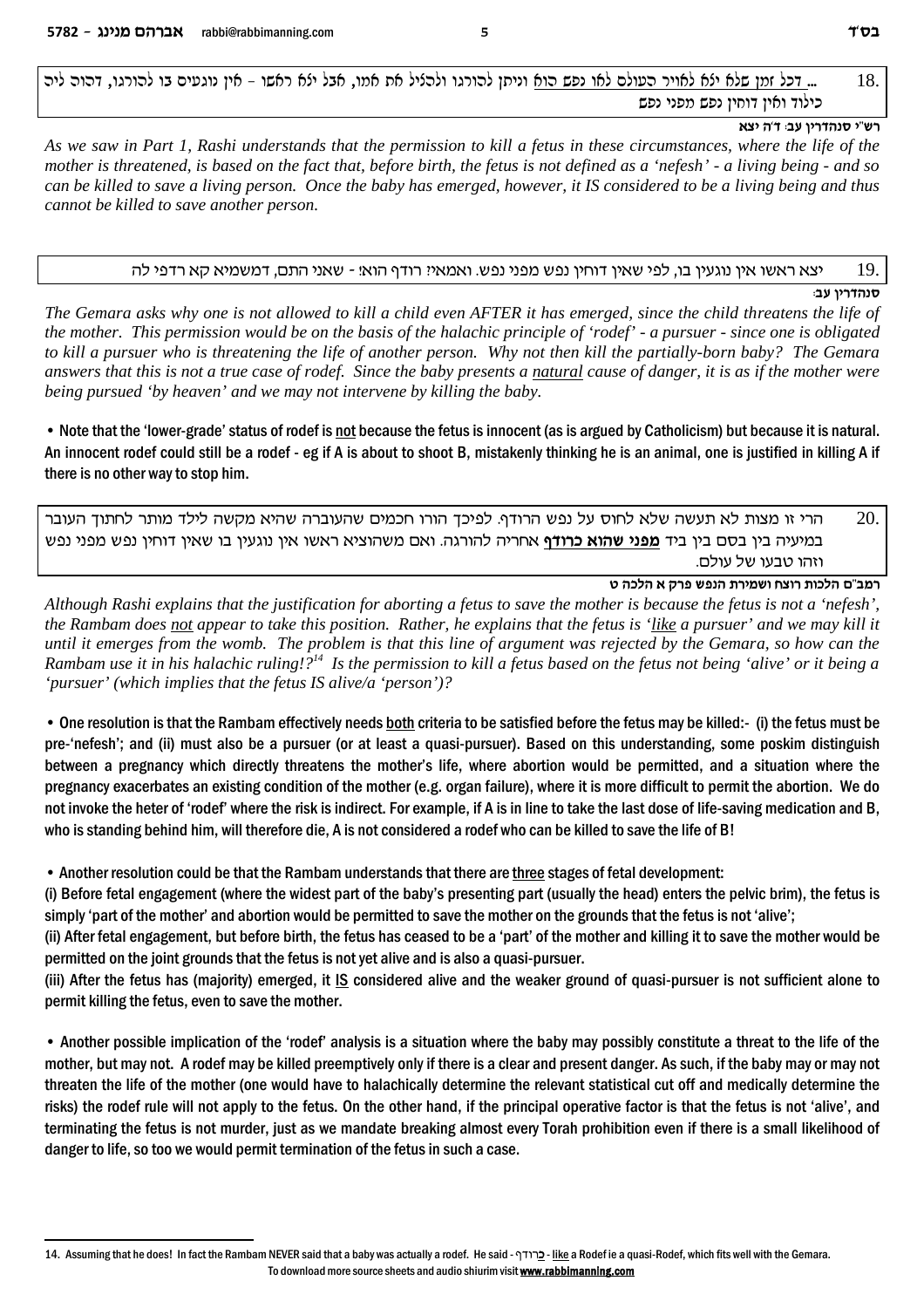• Note: as we saw in Part 1, all authorities agree that, in the case of a non-Jew, abortion is a capital crime. Is this a product of the status of the person carrying out the abortion, or does it reflect the status of the child? Is the non-Jewish fetus a fully fledged human being which cannot be killed, even to save the mother? Or, on the other hand, perhaps the status of every fetus (Jewish or not) is still 'pre-nefesh', in which case it may be also permitted for a lewish doctor to terminate the fetus to save a mother on the basis of the above analysis. It is therefore questionable whether a non-Jewish fetus may be aborted to save the life of the mother.

#### CONCLUSIONS<sup>15</sup>

• Where the fetus itself is causing a definite danger to the mother's life all authorities allow a Jewish doctor to abort a Jewish fetus at any stage up to birth.

• Where the fetus is causing a possible danger to the mother's life, many authorities will not allow a late-stage abortion. However, an abortion before 40 days in these circumstance will be allowed. Some authorities would allow abortions in this category up to 3 months.

• Where the fetus is aggravating a secondary threat to the mother's life, many authorities will allow the fetus to be aborted but some will not, even to save the life of the mother.

### F] WHERE THE FETUS HAS EMERGED BUT WILL DIE IN ANY EVENT

... מיהו נ׳ל בשאפשר כשתמות האם ינלל הולד או ששניהם ינלולו. אבל אם כשלא נמיתו ימותו שניהם מעלמן אפשר שמותר להמית 21. הולד כדי להליל עכ׳פ אמו וכמעשה דשבע בן בכרי ...

תפראת ישראל אהלות זו

If we are presented with choice of the life of the mother or that of the baby, the halachot discussed above assumed that we will at least be able to save the baby, even if the mother may die. Where, however, the baby will die in any event, the Tiferet Yisrael compares the case to the account of Sheva ben Bichri<sup>16</sup>.

 $22$ בני אדם שהיו מהלכיו בדרד ופגעו להו גוים ואמרו 'תנו לנו אחד מכם ונהרוג אותו ואם לאו הרי אנו הורגיו את כולכם'. אפילו כולן נהרגין לא ימסרו נפש אחת מישראל. ייחדו להן אחד, כגון שבע בן בכרי, ימסרו אותו ולא ייהרגו. אמר רבי שמעון בן לקיש והוא שיהא חייב מיתה כשבע בן בכרי. ורבי יוחנן אמר אף על פי שאינו חייב מיתה כשבע בן בכרי.

תלמוד ירושלמי מסכת תרומות פרק ח ה"ד

One may not hand over another person to be killed, even in order to save multiple lives, and even where that person will also die! However, if the murderer specifies an individual to be handed over, it is permitted to hand them over to save other lives. Chazal differ as to whether the person handed over to be killed must be guilty or not. Reish Lakish insists that he must also be guilty. R. Yochanan rules that, provided the individual is 'specified', he may be handed over for death, even if innocent. The Rishonim are divided as to whether the halacha follows R. Yochanan or Reish Lakish.

• In the medical context, if we follow R. Yochanan and assess that the fetus is threatening both its own life and that of the mother, the fetus may be 'handed over' for death to save the mother.

• However, many poskim object to this comparison on a number of grounds including: (i) the fetus is not a real 'pursuer' as pointed out above -the 'pursuit' is a natural birth process; (ii) the case of Sheva ben Bichri applies where there will inevitably be an active killing (perhaps constituting murder). The abortion scenario does not inevitably involve a murder, so why should we not say: 'better two deaths than one murder?'

#### **CONCLUSIONS**

• Where the fetus is endangering the mother's life and, in the event of the mother's death, both mother and fetus will die, some authorities will allow an abortion even if the baby has partially emerged.

<sup>15.</sup> As noted above, nothing in these shiurim should be considered a halachic psak. A competent halachic authority must be consulted on all practical issues.

<sup>16.</sup> Shmuel 2 Chapter 20. Sheva ben Bichri was a rebel against David Hamelech who was guilty of a capital crime. He escaped to a town where he claimed sanctuary. Yoav, commander in chief of the army, besieged the town and demanded that they hand over Sheva ben Bichri, or he would destroy the town and kill its inhabitants. The people of the town killed the rebel and through his head to Yoav.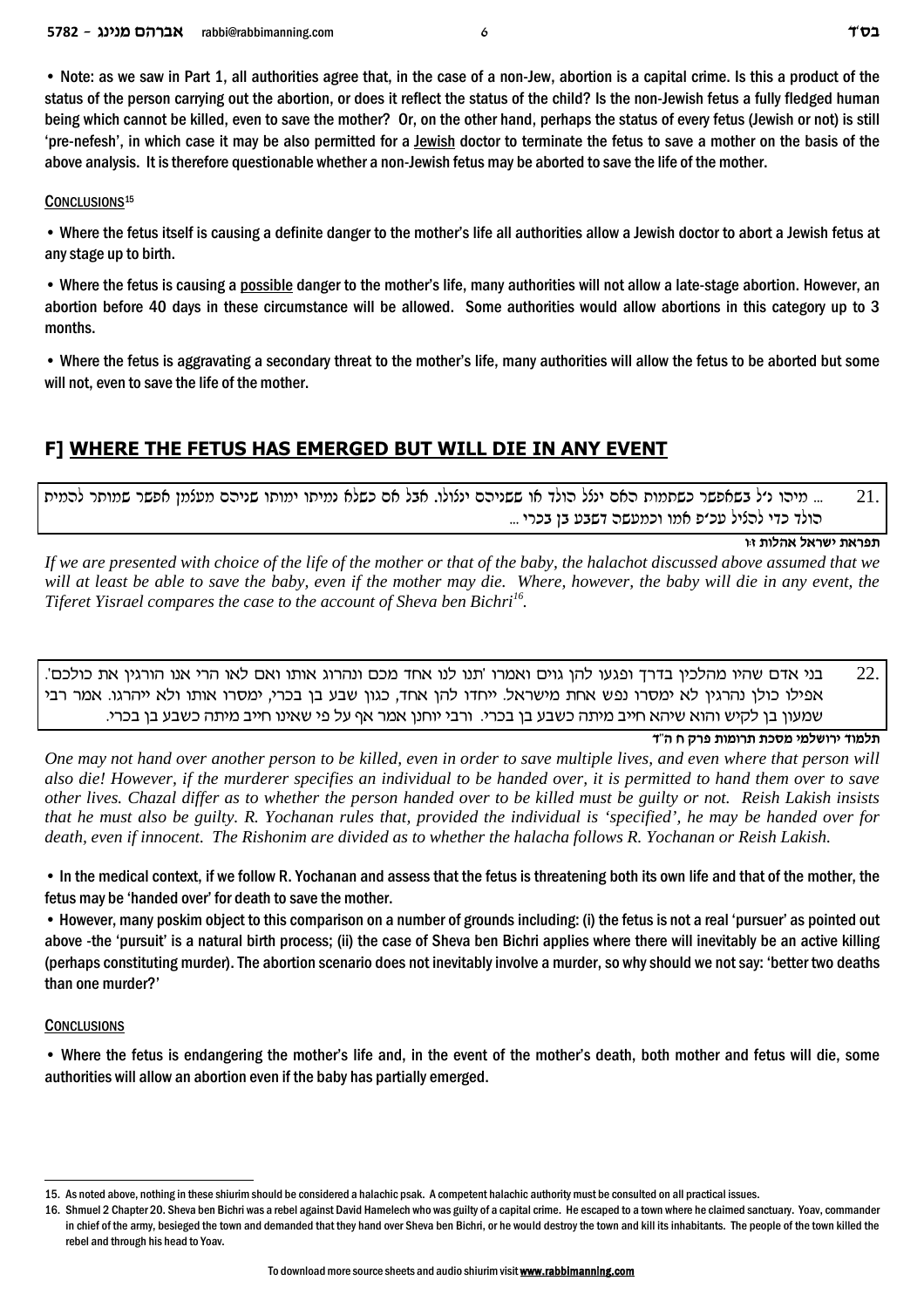### **G] ABORTION OF A DEFORMED FETUS**

• As we saw in Part 1, Rav Moshe Feinstein ruled that abortion is murder<sup>17</sup> and was unwilling to consider abortion, even of a severely deformed fetus, unless there was also danger to the life of the mother. As such, a deformed or disabled fetus would be treated no differently to any other fetus.

• R. Eliezer Waldenberg<sup>18</sup> took a more lenient approach which permitted abortion in the event of grave abnormality, in some cases up to 6 months gestation.

• Many poskim today fall somewhere between these two positions and permit abortion in the event of grave abnormality, but only in early stages.

- Most poskim would allow an abortion in these situations of a pre-40 day embryo.
- The mental and physical health of the mother will also be taken into account in this situation see below.
- R. Avraham Steinberg summarizes the positions of Rav Shlomo Zalman Auerbach as follows:
- 23. Rabbi Auerbach prohibits the abortion of a Tay Sachs fetus<sup>19</sup> but allows the abortion of an anencephalic fetus.<sup>20</sup> In cases of multifetal pregnancy such as quadruplets or more, he permits the selective abortion of some of the fetuses to save the mother and the other fetuses.21 Rabbi Auerbach rules that an anesthesiologist is forbidden to give anesthesia to a woman for an abortion that is halachically prohibited, even if he may lose his job.<sup>22</sup> An expert in ultrasound should not perform an ultrasound examination for a forbidden abortion but need not lose his job because of it.23 Finally, Rabbi Auerbach permits an autopsy of an abortus after repeated miscarriage in order to determine the reason for the repeated miscarriage.<sup>24</sup>

### **H] ABORTION TO IMPROVE THE MOTHER'S HEALTH**

• If abortion constitutes murder it would not be permitted in order to avoid pain or improve health.

• If, however, the prohibition is wasting seed, many authorities (including R. Ya'akov Emden - 18C) rule that there is no prohibition of wasting seed if the seed is 'wasted' is for a productive purpose - here to stop the illness of the mother. R. Ben-Tzion Uziel (20C Sefardi Chief Rabbi of Israel) permitted an abortion, even in late stages (until birth), where the continued pregnancy would cause the deafness of the mother.

• Similarly, if the prohibition is wounding, there would be no prohibition to cause a wound if this were done for the overall wellbeing of the mother (as in any other medical operation).

#### **CONCLUSIONS**

• Permission to abort a fetus on the grounds of the health of the mother will depend on (a) the reason accepted by that posek for the prohibition of abortion; and (b) the stage of the pregnancy. As noted above, pre-40 days gestation the halachic situation would be far more lenient.

<sup>17.</sup> R. Issur Yehuda Unterman understands that abortion is 'avizreihu' of (ie ancillary to) murder. As such, in most situations it will be equivalent to murder but it may have different applications if someone is asked to die rather than commit an abortion. The obligation to die rather than transgress may apply differently to 'avizreihu'.

<sup>18.</sup> R. Waldenberg quotes many other poskim (including the Maharit, R. Ya'akov Emden, the Ben Ish Chai and others) who support his position and he expresses astonishment that R. Feinstein had not taken account of them! R. Feinstein, however, rejects the lenient reading and presents his own understanding of the sources. This difference in approach stems in large part from the different methodologies of the two poskim. R. Waldenberg ascribes significant weight to authority and precedent whereas R. Feinstein has a different mesora in psak, which he outlines in different places. His approach, following that of the Vilna Gaon, is to assess the sources and analyses them afresh, even if that means coming to a view which differs from that of other poskim, sometimes even that of the Shulchan Aruch. He may then give a broad justification for his sevara, even if this is strained or forced. See the interview of R. Dovid Cohen on Headlines May 28, 2016, written up in Headlines 2, Dovid Lichtenstein, p302.

<sup>19.</sup> Nishmat Avraham, Choshen Mishpat 425:1:15.

<sup>20.</sup> Ibid. Orach Chayim 330:5.

<sup>21.</sup> Ibid. Choshen Mishpat 425:1:21.

<sup>22.</sup> Nishmat Avraham, vol. 4, Orach Chayim 656:2.

<sup>23.</sup> Ibid.

<sup>24.</sup> Ibid. Yoreh De'ah 349:2:4.